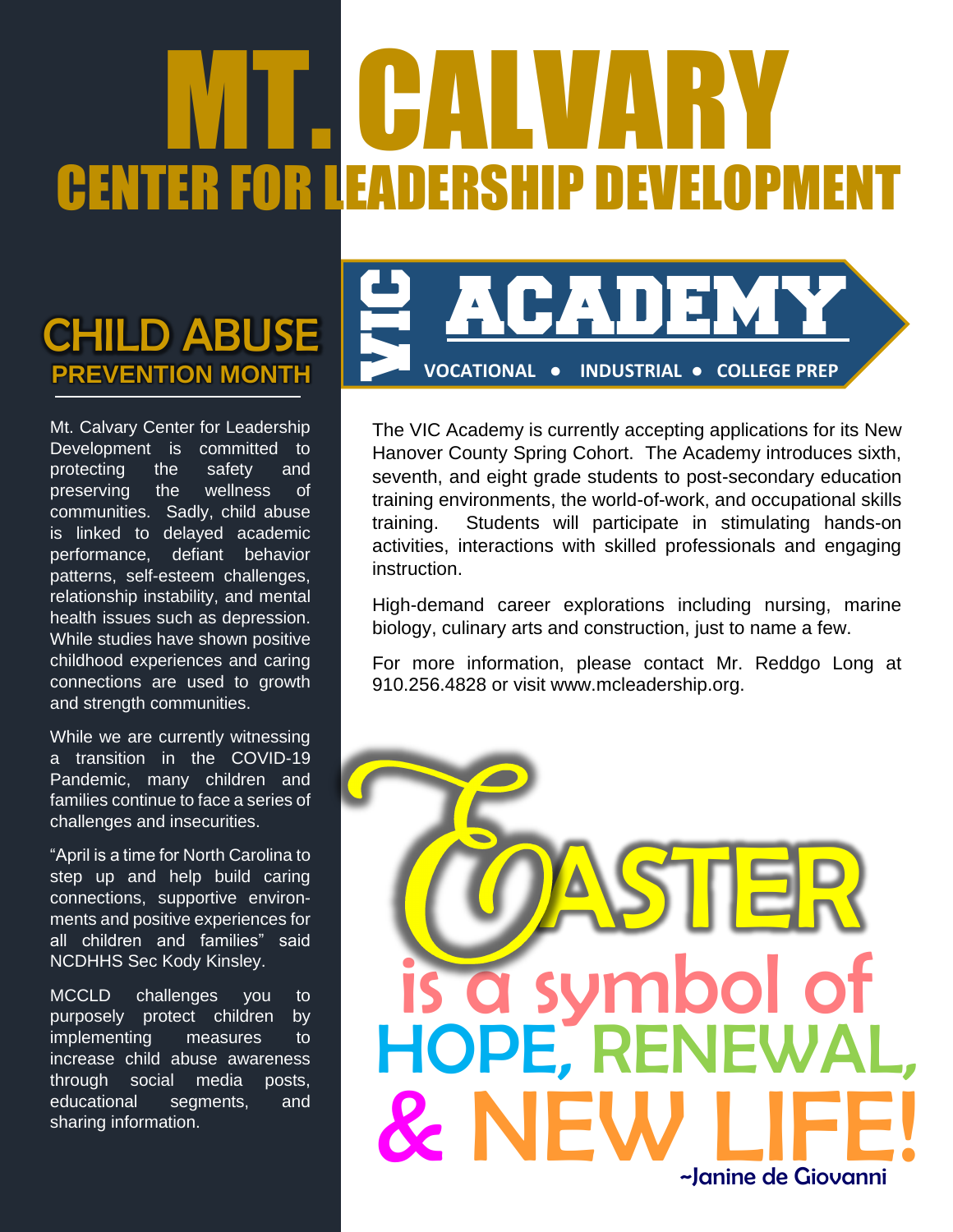MCCLD Newsletter April 2022 – Pg 2

## **MCCLD** Meastetter

#### **Reducing the FINANCIAL BURDEN OF COLLEGE** ●

MCCLD hosted it First Annual COLLEGE DAY on Saturday, March 26. The event included a segment hosted by University of North Carolina – Wilmington Financial Aid Director, Fred Holding. Mr. Holding provided students and parents with instrumental information to assist their pursuit of financial resources and scholarships designed to provide assistance with payment of college tuition, purchase of books, housing and other related postsecondary educational expenses.

Students were and parents were assisted in the completion of the Free Application for Federal Student Aid (FAFSA). The early and successful completion of the FAFSA is essential in identifying eligible grants and scholarships for categorized by specific college and universities, financial need academic performance, etc.

The COLLEGE DAY allowed students and families to reduce the financial burden of higher education while making their dream of college, a reality.

#### **MCCLD WELCOMES NEW EMPLOYEE** ●

The Mt. Calvary Center for Leadership Development takes tremendous pride in our recruiting and training practices. Each employee completes a minimum of 40 hours of customize training to best serve communities.

MCCLD welcomes the following personnel to the Community Health Worker Division:

Mr. Ishmael Meachum, March 8 Community Health Worker Hoke County



#### **Uniting Communities to Celebrate Easter and Spread COVID-19 Awareness WOMEN'S EMPOWERMENT** ●

Saturday, April 2, families throughout Sampson County gathered at the MCCLD Easter Festival hosted at the Royal Lane Park in Clinton. Approximately 300 people attended and festivities included several Easter Egg Hunts, funnel cakes, community resources, funnel cakes, chili fries.

To combat the spread of COVID-19, attendees were provided COVID vaccination education materials and were extended the option to complete both COVID testing and vaccination at no cost.

#### **Columbus County Job Fair & Vaccination Clinic**

COVID-19 continues to cause devastation including financial hardships, loss of employment and insecurities to include food and housing. On Wednesday, March 27, MCCLD partnered with the Men of Women United, a Columbus County based non-profit organization to host a Community Job Fair. The event was held at the Ransom Community Center in Riegelwood and included six of the county's major employers. Respected employers such as West Frazier ●

interviewed employment candidates and extended employment offers during the job fair. Many employers recruited prospective employees through competitive wages averaging more than \$16 per hour.

Days later, April 1, the team hosted a COVID-19 vaccination clinic at the Bolton Town Hall. During this event, more than 30 residents who were recipients of federal aid programs were provided a free electronic tablet with three years of internet service.

### **SUMMIT**



In honor of Women's History Month, MCCLD staff attend the University of North Carolina at Pembroke Women's Empowerment Summit.

The Summit, hosted by the Office for Regional Initiatives, included a series of highly esteemed professionals to include Dr. Shelly Lowery, Dr. Calvina Ellerbe and Jasmine Coleman. The keynote address was delivered by Lindsey Knapp.

Ms. Knapp, Executive Director of Combat Sexual Assault shed light on sexual assault, equal pay for women and bravery.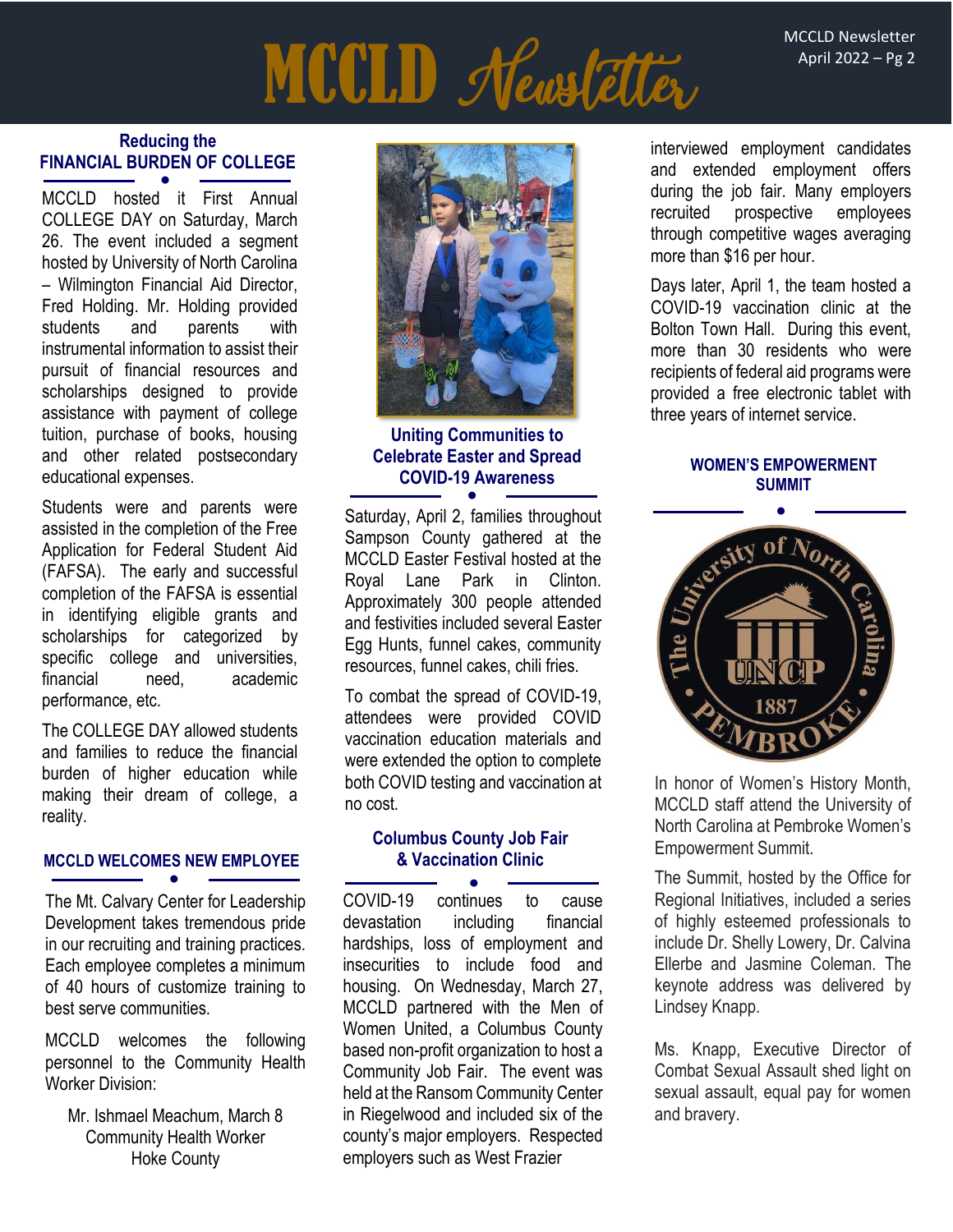April 2022 – Pg 3



## UPCOMING EVENTS

### **APRIL 9**

RESURRECTION CELBRATION AND VACCINATION CLINIC 805 W. BROAD STREET ELIZABETHTOWN, NORTH CAROLINA 1:00 PM – 5:00 PM

> **APRIL 11**  Stroke and Post-Stroke Depression Virtual Training Session 1:00 PM – 2:00 PM

**APRIL 18** CHILD ABUSE AWARENESS VIRTUAL TOWN HALL 6:00 PM

**APRIL 20** COVID-19 FROM A PHARMACIST'S PERSPECTIVE VIRTUAL TOWN HALL



**Community Health Workers Hit the Airway to Spread COVID Awareness**

## **TUNE IN**

Every Wednesday at 9:30 am

**WVOE 1590 AM**